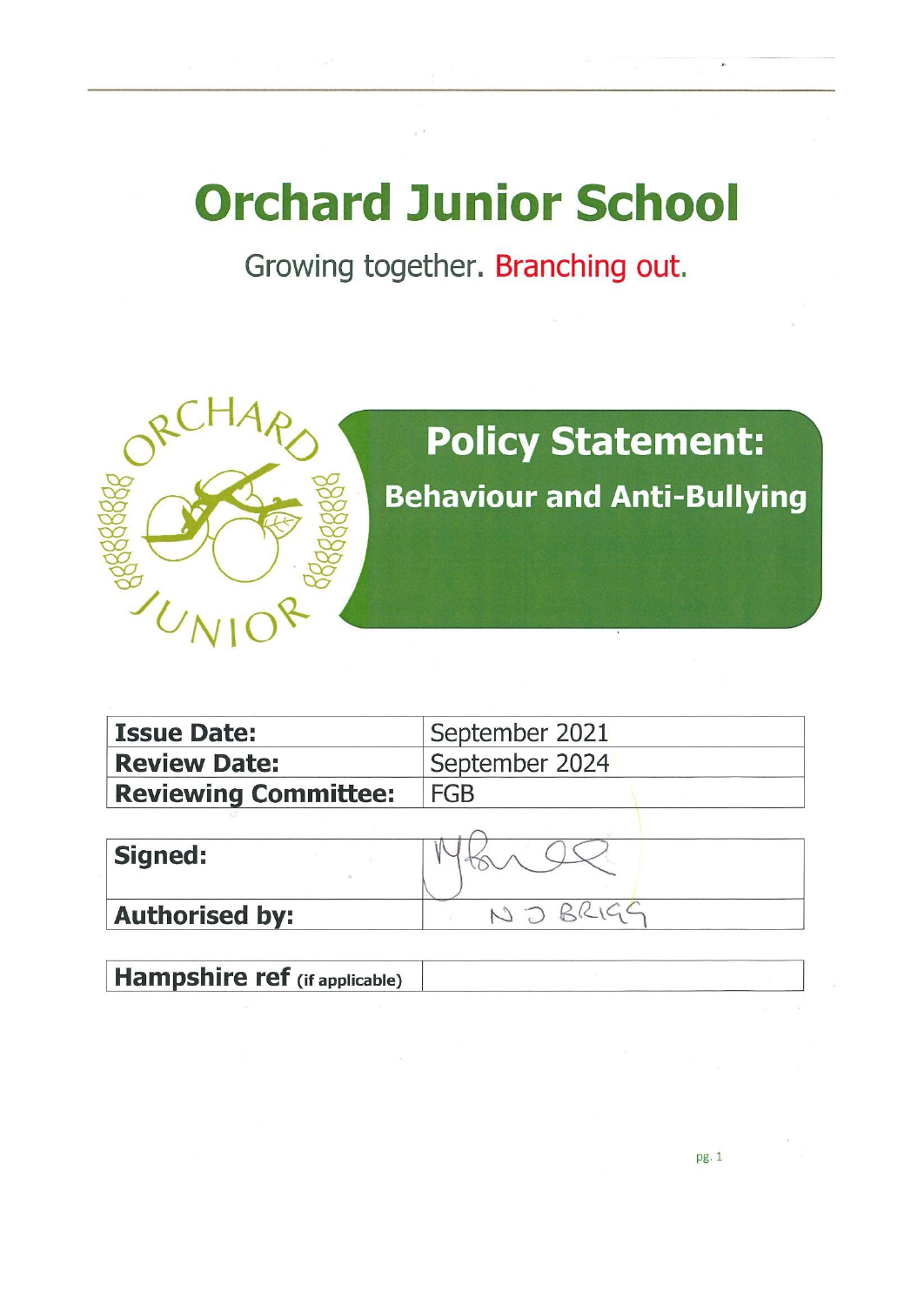#### **Status**

Statutory (Annual Review. Reviewed: Autumn 2021).

This policy will be shared with parents and staff on an annual basis. The policy will be available on the school website.

#### **Principles**

∙ Children have a right to attend a school in which learning takes place without disruption from other pupils

∙ Teachers have a right to teach

#### **Rationale**

We believe that learning can only take place in an environment that provides security, praise, tolerance and care. Children and adults need to be valued and encouraged within an atmosphere of mutual trust and respect, where there is an overriding enjoyment in learning, and in line with British Values.

The ethos of the school is established by:

- promoting a whole school vision which is shared by all the adults and children
- common and consistent expectations
- a common teaching and learning policy.

The above is fostered between adults and children by:

- example
- discussion
- questioning
- reflecting
- praise

#### **Expectations**

All staff will take responsibility for children's behaviour throughout the school. All children will know the limits and boundaries and these will be clear to the children, staff and parents. Our school recognises that encouraging and praising good behaviour will promote a positive ethos and caring atmosphere for all to work in. It is important to provide praise at every possible opportunity.

In accordance with the Governors' Written Statement of Behaviour Principles (Appendix B), the school will:

- Follow the guidance on sanctions in the statement
- Involve other agencies as necessary to give behavioural support
- Use reasonable force in line with the school's Physical Intervention Policy
- Utilise search powers in line with Department for Education Guidance

#### **Our School Rules**

Our School rules are based around 6 key responsibilities. Each class will discuss these at the start of the school year and they will be displayed in classrooms for constant use throughout the year. These rules are:

- **1) We should listen to instructions**
- **2) We should be honest**
- **3) We should work hard**
- **4) We should look after school property**
- **5) We should remember our belongings**
- **6) We should be kind and respectful to others**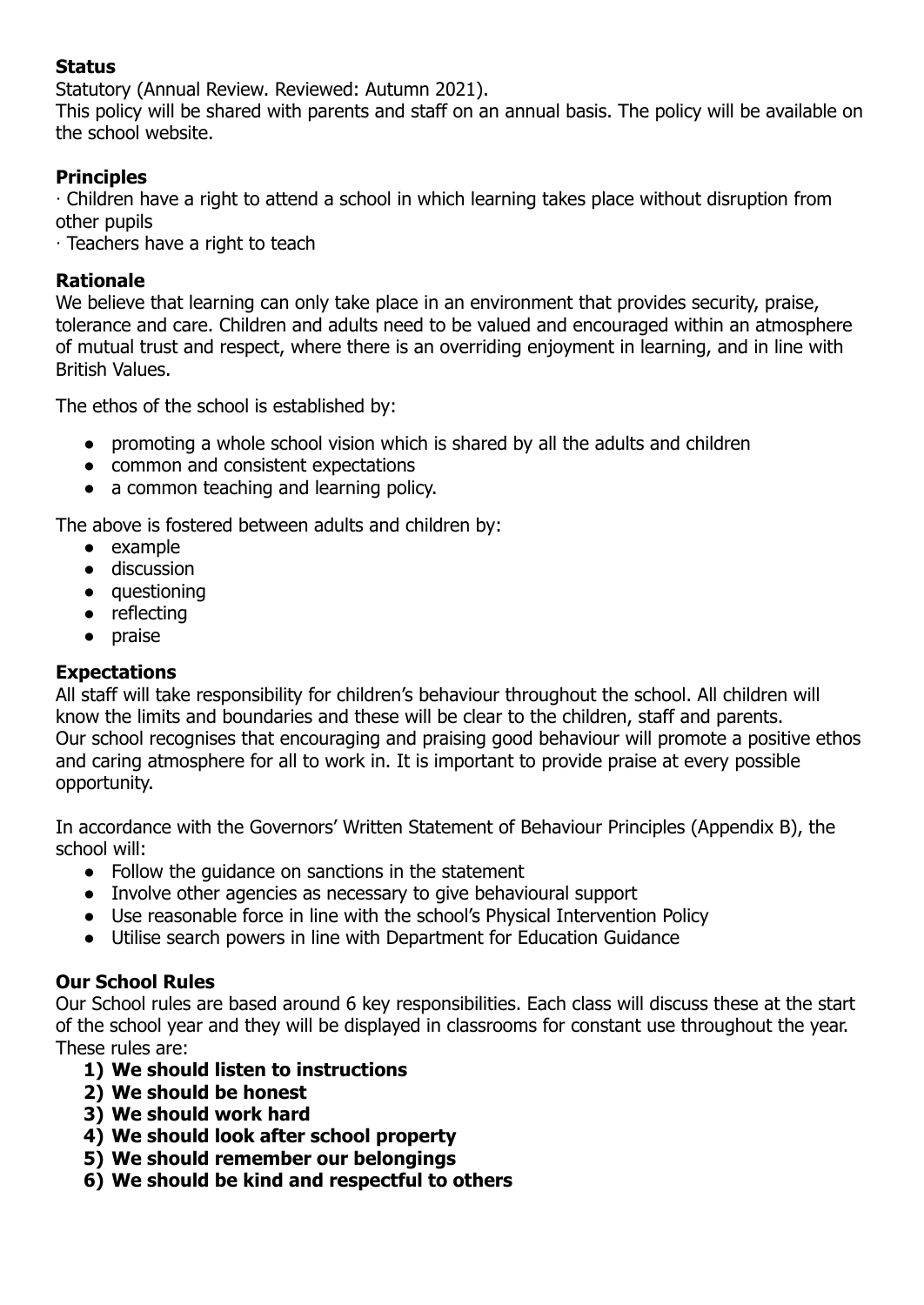#### **Management of Good Behaviour**

Good behaviour will be promoted by good relationships and based on respect for each other and each other's property. The agreed expectations, held and implemented by everyone in the school, are the key to good behaviour. Everyone is responsible for supporting and encouraging good behaviour. Children should know and be regularly reminded of school expectations.

We believe it is important to give all children genuine praise for good behaviour.

Positive behaviour will be supported and encouraged through the P.S.H.E. policy, R.E. policy and the Collective Worship policy. As part of our behaviour expectations we encourage respect for the values, customs and cultural heritage of all children. We aim to provide a disciplined, but very caring environment, in which every child can feel secure, happy and valued.

#### **Reinforcement of Good Behaviour**

Good behaviour will be encouraged by:

- well planned and appropriately differentiated lessons
- a punctual start and end to lessons
- a variety of activities within lessons
- the pace of lesson
- clear expectations of behaviour
- opportunities provided for outdoor play and range of extra-curricular activities
- consistent application of the behaviour policy.

#### **Rewards for Good Behaviour**

Positive reinforcement for good behaviour or work is related to the individual child and when this occurs we may use any of the rewards below:

- Instant and appropriate use of specific praise.
- House Points.
- Individual house point success will be celebrated through the use of house point cards and certificates.
- Redemption-any child will have an opportunity to redeem poor behaviour
- Star of the Week teacher will select 2 children each week to be celebrated in assembly (initially lower and upper school separately.)
- Shine Time small groups of pupils will have the opportunity to share their good work with senior staff. The work will then be displayed in the Headteacher office.
- Lunchtime supervisors will promote good behaviour at lunchtimes and will offer reward (house point) when appropriate.
- The House with the most points at the end of the week will be announced in the Friday star assembly.
- At the end of each term, the winning house receives a reward to celebrate their success. They will be joined by the 5 children in each class with the highest number of house points.
- No warnings all week will mean the child receives 2 house points on a Friday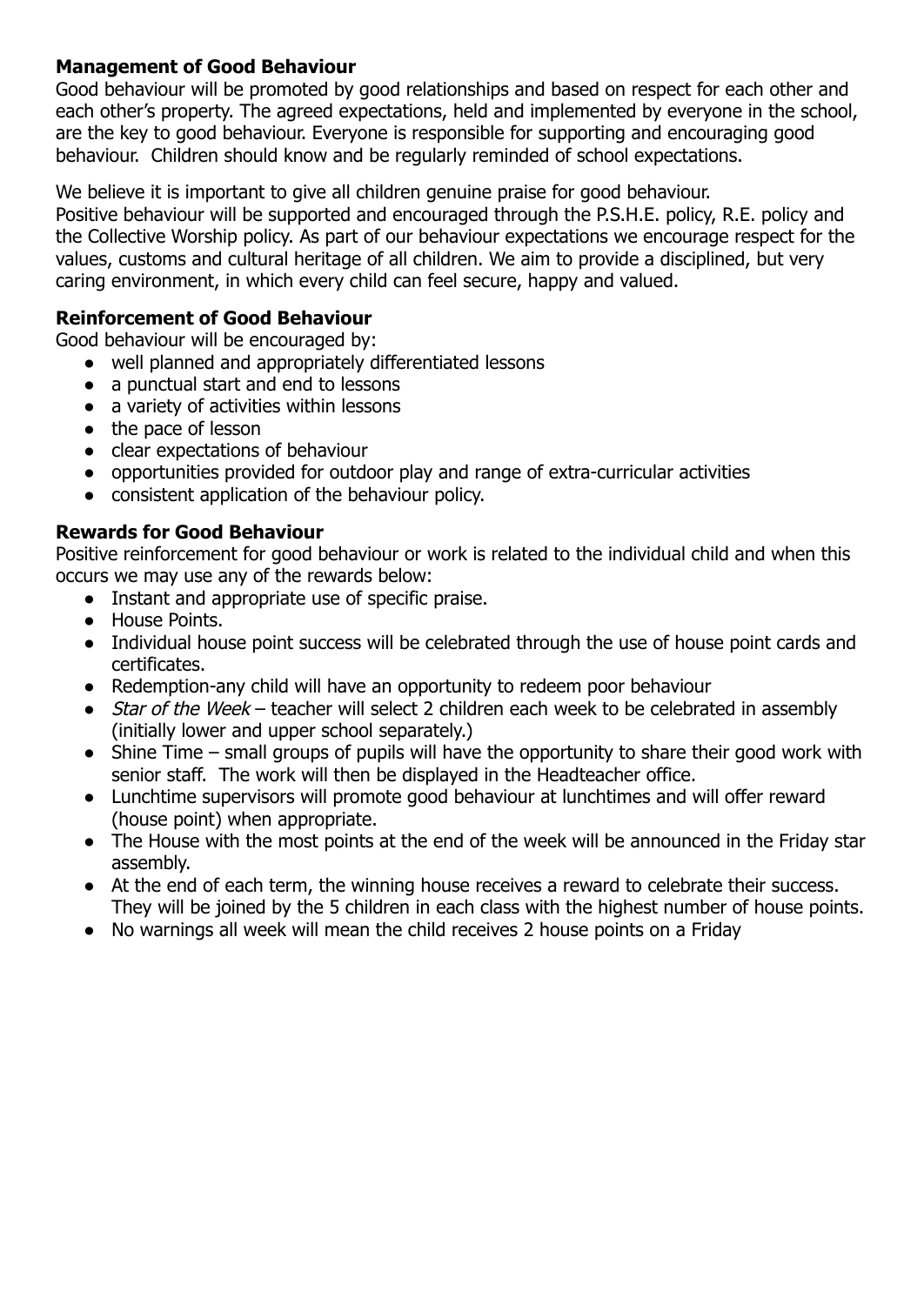#### **Management of Unacceptable Behaviour**

Unacceptable behaviour is where one of the 6 Orchard rules is not adhered to. For the majority of these rules, the child will receive a verbal reminder from a member of staff. If they continue to break the rule then they will receive a warning. A child can receive up to 5 warnings in a day.

#### **At each stage the member of staff will clearly and calmly tell the pupil the school rule they are not meeting and that they are at risk of incurring a "warning". This may be interpreted as a "chance" to alter behaviour.**

| Warning        | Consequence                                                                                                                                                                                                                                            | Intended impact                                                                                                                                                                                                                                 |
|----------------|--------------------------------------------------------------------------------------------------------------------------------------------------------------------------------------------------------------------------------------------------------|-------------------------------------------------------------------------------------------------------------------------------------------------------------------------------------------------------------------------------------------------|
| number         |                                                                                                                                                                                                                                                        |                                                                                                                                                                                                                                                 |
| $\mathbf{1}$   | Written record on class warning sheet                                                                                                                                                                                                                  | Reminder to the child of the<br>expected behaviour.<br>Child to settle back to learning                                                                                                                                                         |
| $\overline{2}$ | Written record on class warning sheet                                                                                                                                                                                                                  | Reminder to the child of the<br>expected behaviour.<br>Child to settle back to learning                                                                                                                                                         |
| 3              | Written record on class warning sheet<br>Sent to the year leader's classroom for<br>10 minutes with work.                                                                                                                                              | Reminder to the child of the<br>expected behaviour.<br>Time out opportunity so that the<br>child, class and staff can restore a<br>good learning atmosphere in the<br>classroom                                                                 |
| $\overline{4}$ | Written record on class warning sheet.<br>Sent to a Senior Teacher until the end of<br>the lesson / 30 minutes taking the class<br>work with them.<br>Year 3 and 6 to Mrs Fenton (Senior<br>Teacher)<br>Year 4 and 5 to Mrs Walley (Senior<br>Teacher) | Reminder to the child of the<br>expected behaviour.<br>Time out opportunity so that the<br>child, class and staff can restore a<br>good learning atmosphere in the<br>classroom.<br>Senior Teacher to discuss the<br>reasons for the behaviour. |
| 5              | Written record on class warning sheet<br>Sent to the Head / Deputy taking the<br>class work with them.<br>Maybe asked to work under the<br>supervision of the Head / Deputy                                                                            | Reminder to the child of the<br>expected behaviour.<br>Time out opportunity so that the<br>child, class and staff can restore a<br>good learning atmosphere in the<br>classroom.<br>Head / Deputy to discuss the<br>reasons for the behaviour.  |

#### **What are the consequences to receiving a warning?**

Loss of breaktime and or lunchtime may be implemented at any time as a further response to the above, or at the discretion of the teacher for failure to complete assigned work (AT NO TIME SHOULD A CHILD BE LEFT UNSUPERVISED - THEY REMAIN THE RESPONSIBILITY OF THE MEMBER OF STAFF.)

∙ At no time will a child be kept after school by any member of staff unless this has been agreed by the Head / Deputy Head.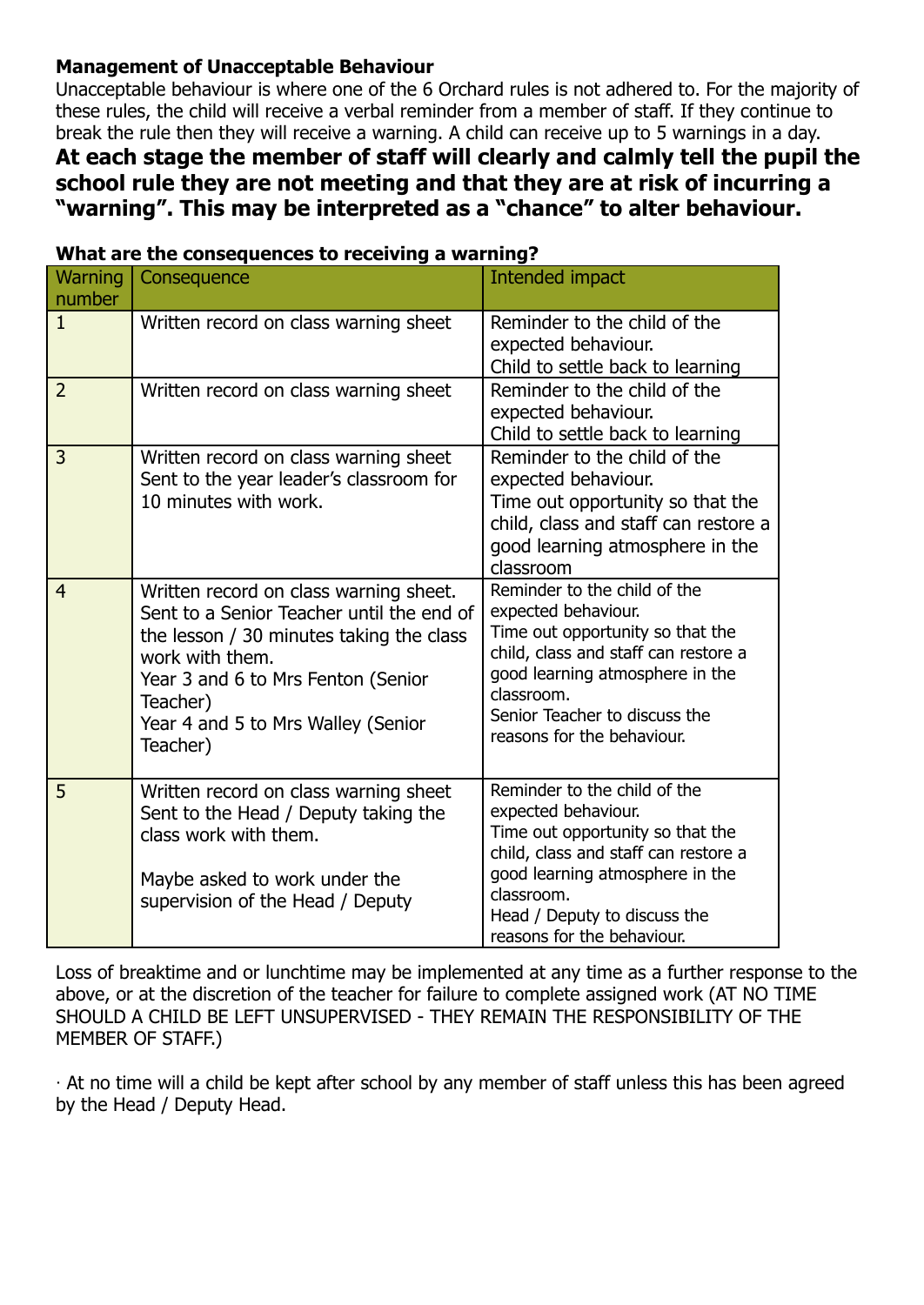#### **What are the consequences to continuing to receive warnings?**

After each half term there will be a fresh start. However, senior teachers have the responsibility of overseeing trends in behaviour and there may be occasions where this fresh start does not apply.

| <b>Number of</b><br>warnings                                                                                        | <b>Consequence</b>                                                                                                                                                | <b>Intended impact</b>                                                                       |
|---------------------------------------------------------------------------------------------------------------------|-------------------------------------------------------------------------------------------------------------------------------------------------------------------|----------------------------------------------------------------------------------------------|
| 5 or more occasions<br>of receiving 3<br>warnings during                                                            | "Green card" issued and a call<br>home to parents by the Class<br><b>Teacher to discuss behaviour</b>                                                             | Visual reminder to the child of<br>the expected behaviour.<br>Daily report via green card to |
| one half term.<br>If the green card<br>doesn't work after a<br>week then year<br>leader repeats with<br>green card. | At this stage a meeting will be<br>offered between the class<br>teacher, Year leader and<br>parents / child to discuss<br>strategies to support the<br>behaviour. | monitor behaviour in lessons /<br>playtimes between school and<br>home.                      |

#### **Sanctions for Unacceptable Behaviour**

There are 2 levels of sanctions. Most behaviour will be dealt with through the warning system above. However, on the rare occasion when a child's behaviour is severe (severe misconduct), or the above routine has been exhausted without improvements in the behaviour, the normal system is bypassed and a member of the senior management team will become involved. They may issue either a "severe clause" or a "caution". In these cases a member of SLT will investigate the incident.

#### **Severe Misconduct: (this by passes warnings)**

- 1. Causing deliberate physical injury to somebody (including serious fighting)
- 2. Use of highly inappropriate behaviour (e.g. serious aggressive, threatening or sexualized behaviour)
- 3. Total refusal to follow instructions and do what is asked.
- 4. Swearing (including offensive hand gestures) at a member of staff
- 5. Theft or deliberate damage to property.

6. Discriminatory language towards others (e.g. based on race, gender, disability, religion, sexual orientation etc.)

7. Malicious accusation against a member of school staff

#### **Response to Severe Clause by Headteacher or Deputy:**

1. A record of the incident to be recorded on CPOMS.

2. Parents informed via a letter or a phone call of the incident and asked to go through the school's behaviour policy with the child at home.

3. Child to explain reasons for actions. Write a letter of apology where appropriate.

4. Child to have time out of class with work to be supervised by Head. Breaktime and Lunchtime will automatically be lost for at least 3 days. The child will be supervised for these breaks, away from other children. In addition to this, the child maybe required to work in a different class. 5. For break time/ lunch incidents, child will return to class, but will stay in an allocated place for the next break time to write an apology letter and at lunch time to work.

6. In appropriate cases parents will be contacted to collect child.

7. Loss of school privileges (e.g. unable to be a member of a school sports team / continue with a monitor job / attend a school led after school activity)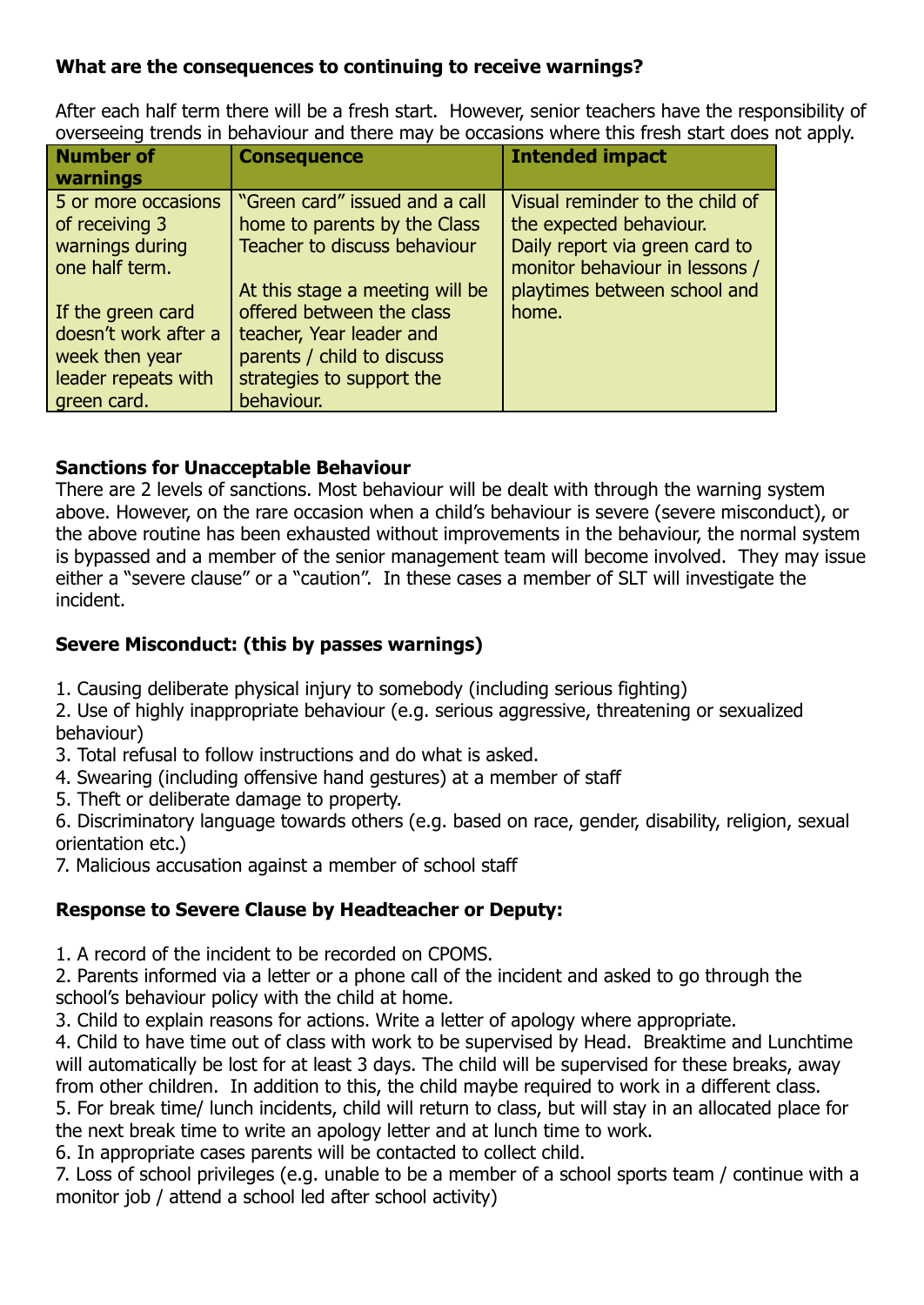Following an investigation, a senior member of staff has an option to issue a "caution" instead of a severe clause. A child cannot receive 2 cautions in the same half term. The incident needs to be recorded on CPOMS.

Support for school staff, who have been the victim of one of the above, see the wellbeing policy.

The school response to a severe clause will be dependent on the number of entries he/she has had in any given half term. Each half term is a fresh start.

First severe clause:

∙ Letter sent home to parents with a copy of Behaviour Policy asking them to talk to their child Second severe clause:

∙ As above, but in addition the parent will be asked to see the Head / Deputy.

Third severe clause:

∙ Interview with parents to consider exclusion. Exclusions may range from short term, to long term, internal, lunch times or permanent.

∙ Once a child receives an exclusion then they make a fresh start.

#### **Sexual Harassment and abuse**

With reference to Child Protection Policy and Brooke Traffic light toolkit, the class teacher in conjunction with the Year Leader will deal with incidents indicating signs of this initially. Once the investigation is complete, the Year Leader will decide if it is to be investigated further by a member of SLT. Where concerns are more significant, concerning or ongoing then this will be referred immediately to DSL's.

#### **Behaviour while off school site**

We expect the pupils to follow the Orchard Junior School behaviour policy when off-site (e.g. swimming, on school trips or travelling to and from school). The levels of consequences are also applicable, with appropriate reasonable adaptations at all times when children are representing the school. This includes all times when children are wearing school uniform.

The Education and Inspections Act 2006 gives Head teachers the statutory powers to discipline pupils outside the school gates, "to such extent as is reasonable." Where incidents outside school are witnessed by school staff or reported to the school the Head teacher will use their discretion, and if discipline is deemed necessary, it will be applied in line with the Behaviour Policy. This decision will be made the next time the pupil is on school property.

Pupils may be disciplined for any misbehaviour when the child is:

- Taking part in any school-organised or school-related activity
- Travelling to and from school
- Wearing school uniform
- In some other ways identifiable as a pupil at the school

Or misbehaviour at any time, whether or not the conditions above apply, that:

- Could have repercussions for the orderly running of the school
- Poses a threat to another pupil or member of the public
- Could adversely affect the reputation of the school

We investigate incidents thoroughly. We treat all children fairly, following the sanctions that have been listed earlier, and take account of individual children's needs acting in accordance with our Equality Scheme of Work and SEND policy.

#### **Class Display**

The six Orchard rules and the associated sanctions will be displayed clearly in the classrooms. All staff will use these rules.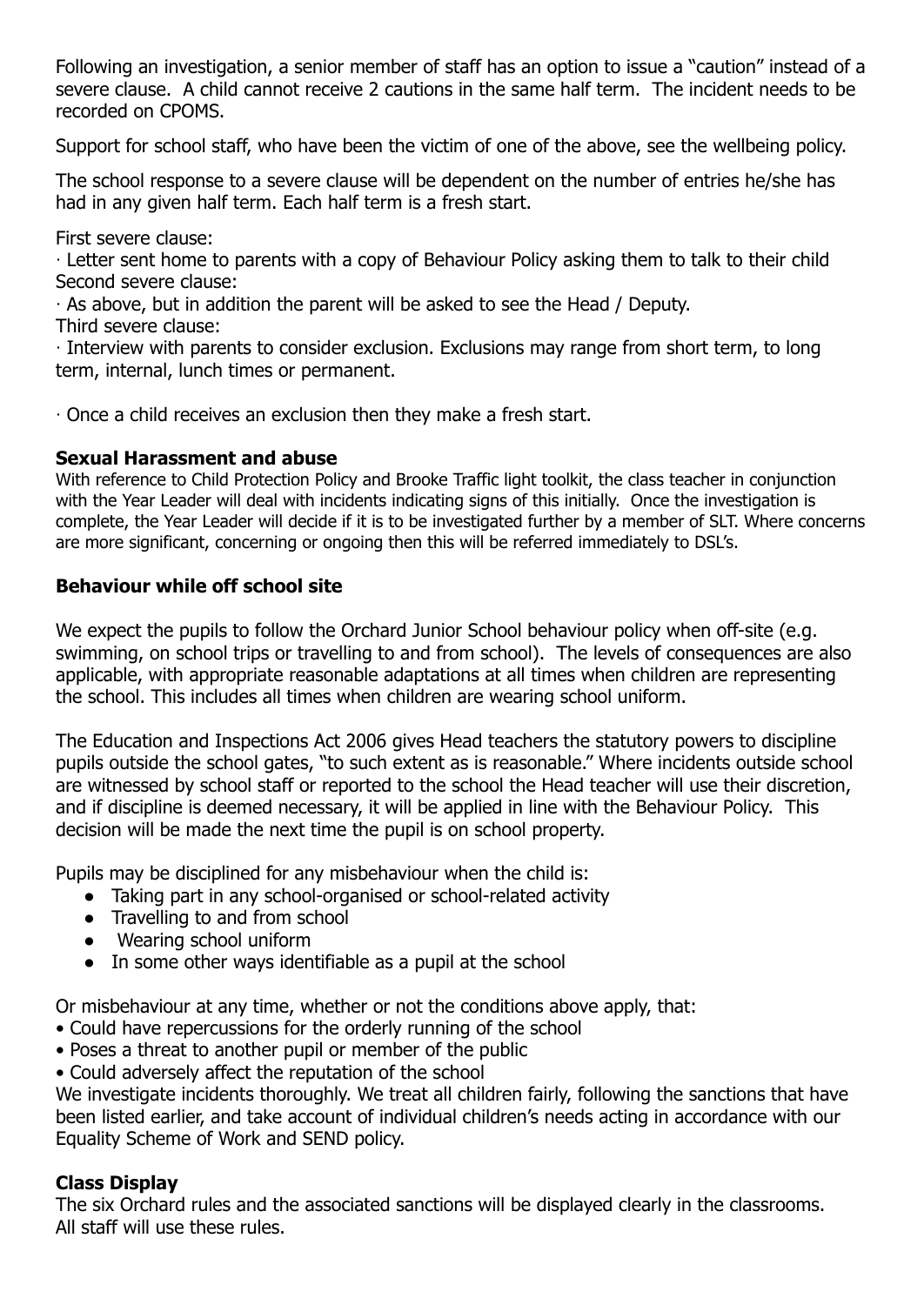#### **Sanctions for unacceptable behaviour at lunchtime**

- Lunchtime supervisors can complete a behaviour slip for behaviour that breeches the 6 rules. This must be given to the class teacher via the record slip
- Class teachers review this information for children in their class and deal with it appropriately.

#### **Continued Unacceptable Behaviour**

Where unacceptable behaviour continues any of the following strategies may be used:

- Complete the Hampshire Environmental Behaviour Checklist. (Available from the SENCo.)
- The teacher and SENDCo will complete an Individual Behaviour Management Plan (IBMP) with parents or guardians. (Available from the SENDCo.)
- Involve outside agencies.

#### **Inclusion**

The school will promote a policy of inclusion but in extreme circumstances the Headteacher may have to consider the possibility of exclusion in the interests of safety and well-being of all the children. This would only happen if all other avenues had been explored. All attempts to reach an agreeable solution with the child's parents would be made.

The safety and wellbeing of all pupils and staff is paramount. Some pupils may require specialist intervention from the Special Educational Needs and Disability Coordinator (SENDCo) and other external agencies. We take into account the needs of all pupils and provide a range of additional support as stated in our SEND policy which is published on the school's website along with our offer of provision.

For children whose behaviour is impacting on their education, it may become necessary to make a referral to outside agencies. See the SEND policy for more detail.

When reviewing pupil behaviour due consideration should be made to the safeguarding policy and child welfare. Please see the safeguarding policy for more detail.

#### **Exclusion**

Parents will be made aware of the possible consequences of their children's continued unacceptable behaviour including exclusion

#### **Formal Suspensions and Permanent Exclusions**

At Orchard Junior School we believe that teachers have the right to teach and that children have the right to learn. If a child seriously breaches the school's behaviour policy and if the pupil remaining in school would seriously harm the education or welfare of the pupil or others in the school, the Head teacher may take the decision to exclude for a fixed period. If this decision is taken, work will be set for the pupil to complete at home.

If a child continues to seriously breach the school's behaviour policy and if the pupil remaining in school would seriously harm the education or welfare of the pupil or others in the school, the Head teacher may take the decision to permanently exclude the child.

In exceptional circumstances where the safety of the pupil, other pupils, the staff, parents or the general public has been compromised, the said pupil may be permanently excluded for a first or 'one-off' offence.

In reaching the decision on whether to suspend or permanently exclude, the Head teacher will refer to the statutory DFE Guidance 'Suspensions and Permanent Exclusion from maintained schools, Academies and pupil referral units in England' September 2012 (updated July 2017) .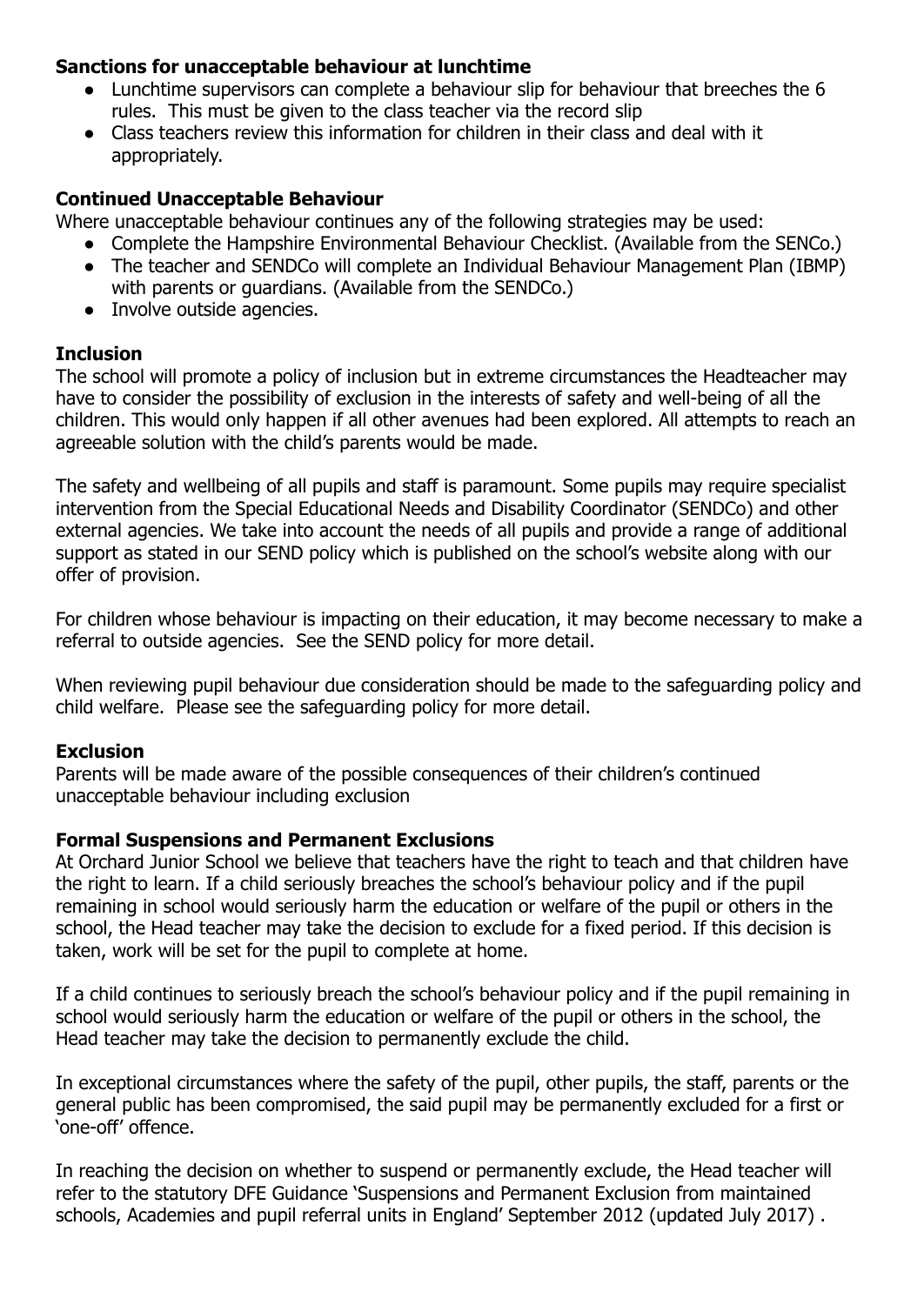Where suspensions or permanent exclusion is deemed necessary, the parents and child will be fully informed and the child will be given the opportunity to give an account of events.

#### **Physical Restraint and Reasonable Force**

Although we do not encourage physical restraint, if a situation arises which endangers the safety of pupils and/or staff, reasonable force can be used. Reasonable force can be used to prevent pupils from hurting themselves, or others, from damaging property, or from causing disorder. The following list is not exhaustive but provides some examples of situations where reasonable force can be used.

- Remove disruptive children from the classroom where they have refused to follow an instruction to do so

- Prevent a pupil behaving in a way that disrupts a school event or a school trip or visit

- Prevent a pupil leaving the classroom where allowing the pupil to leave would jeopardise their safety, or lead to behaviour that disrupts the behaviour of others

- Prevent a pupil from attacking a member of staff or another pupil, or to stop a fight in the playground

- Restrain a pupil at risk of harming themselves through physical outbursts

All members of school staff have a legal power to use 'reasonable force' (Section 93, Education and Inspections Act, 2006). Please refer to the reasonable force policy.

#### **Banned Items - Screening, Searching and Confiscation**

School staff can search a pupil for any item, with their agreement. The agreement of a pupil is not needed if the authorised member of staff has reasonable grounds to suspect that the pupil may have a banned item.

Banned items include\*:

- Fire lighting equipment e.g. matches, lighters
- Knives or weapons (or other tools/items that could be used as a weapon)
- Solvents, aerosols, pepper sprays and gas canisters
- Dangerous chemicals (e.g. strong acids, alkalis, bleaches and hair dyes)
- Alcohol
- Any form of illegal drug
- Laser or LED pens
- Stolen items
- Tobacco, cigarette papers or cigarettes
- Fireworks or explosive of any kind
- Literature or images that would incite any form of hatred (e.g. racist, religious and homophobia)
- Pornographic images or literature
- Any article that the member of staff reasonably suspects has been, or is likely to be, used to commit an

offence, to cause personal injury to, or damage to property \*Please note this list is not exhaustive

In addition to these banned items the school considers that the following items should not be brought to school:

- cameras
- Computer games, music players, iPods, other electronic items or toys
- Chewing gum
- Fizzy drinks
- Glass containers
- Tipp-Ex and similar liquid based correction fluids

Where a parent wishes their child to have a mobile phone, it should be given in at the office on arrival and collected at the end of the school day. No phones are to be stored in the cloakroom /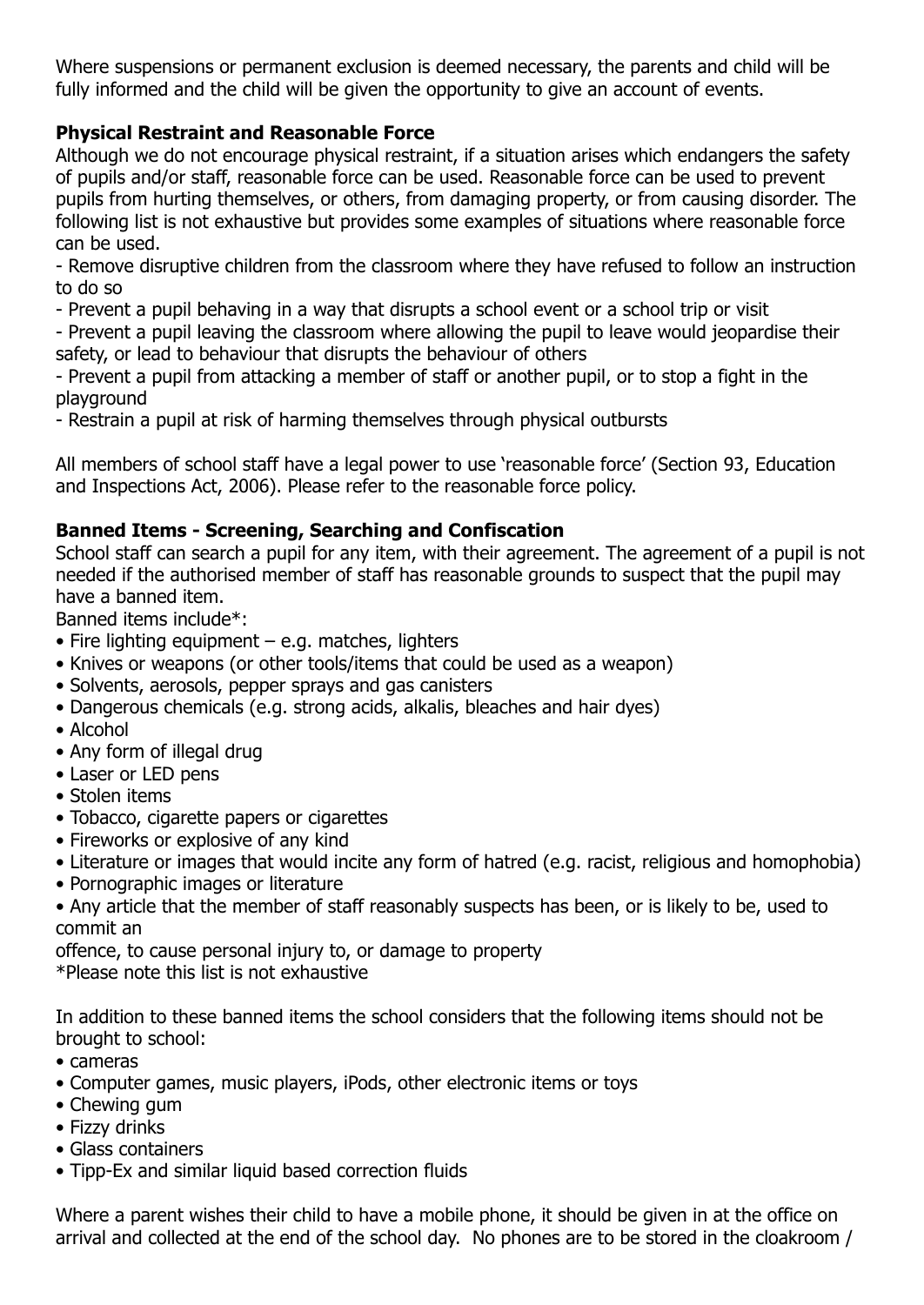lockers. The school reserves the right to confiscate cameras or mobile phones and to delete any unauthorised pictures or video recordings.

All staff are authorised to carry out a search. There will also be another member of staff present as a witness. Wherever possible this will be a senior member of staff. Government guidelines state that whenever possible the member of the staff should be of the same sex as the pupil being searched, as should the witness; however it is realised that with the staffing composition of the school, this is not always possible.

Pupils may be required to remove outer clothing during a search but not clothing that is next to the skin or immediately over an undergarment. Pupils' coats, pockets, bags, trays, pencil cases etc. may be searched. Members of staff may use reasonable force when conducting a search for prohibited items. There is no requirement to inform parents that their child is to be searched and parental consent is not required before a search is carried out. Parents will be informed where prohibited items are found.

#### **The Power to Seize and Confiscate Items.**

The Education and Inspections Act 2006 enables school staff to confiscate, retain or dispose of a pupil's property, where reasonable to do so. Weapons, controlled drugs, stolen items, extreme or child pornography or articles used to commit an offence or to cause personal injury will be delivered and reported to the police. In some circumstances, failure to comply with these rules and use of items as a weapon to cause or intend on causing harm could lead to an exclusion.

### **Anti-Bullying Policy**

#### **What is Bullying?**

A person is bullied if, **over a period of time,** he/she is exposed to negative actions by one or more persons which they feel they cannot defend themselves appropriately from.

There is no legal definition of bullying. But it is usually defined as repeated behaviour which is intended to hurt someone either emotionally or physically, and is often aimed at certain people because of their race, religion, gender or sexual orientation or any other aspect such as appearance or disability.

Bullying can take many forms including:

- physical assault
- teasing
- making threats
- name calling
- cyber bullying

These actions may be:

- $\bullet$  Physical hitting, kicking, spitting etc.
- Social ignoring someone, running away from then, family name calling, encouraging friends not to talk/play with them
- Verbal name calling, swearing at them, discriminatory remarks
- Psychological pointing at, whispering about, passing unpleasant notes, stealing, breaking or hiding their belongings.

Bullying can happen anywhere: at school, travelling to and from school, in sporting teams, between neighbours or in the workplace.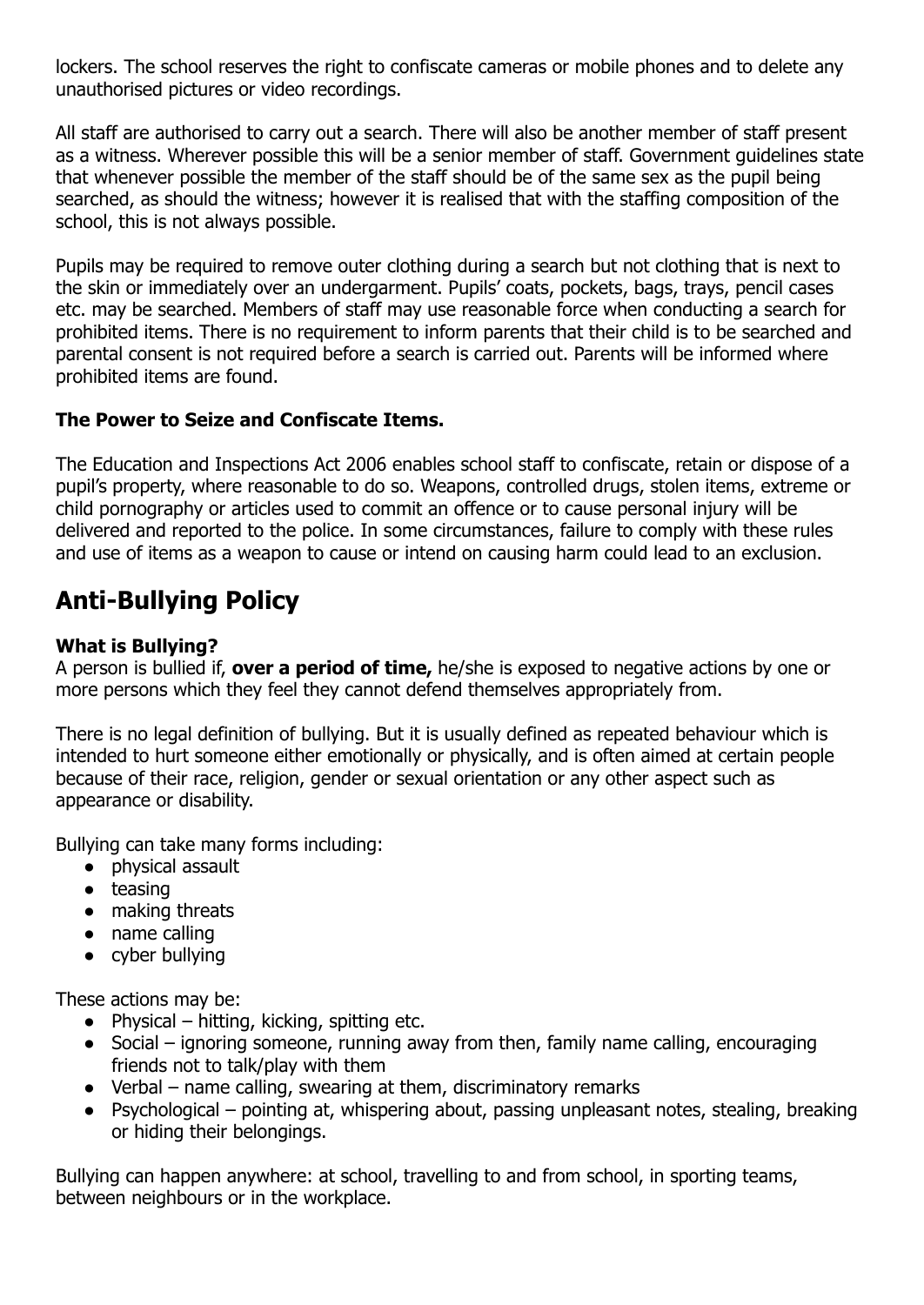#### **What Can We Do To Minimise Bullying?**

- Raise the awareness of all the children by having "Bullying" as part of our PSHE programme and referring to it in assemblies.
- Regularly use the circle time sessions to discuss friendship problems
- Use drama for role play on the consequences of bullying
- Involve the School's Council in how we can deal with the "persistent bully"
- Frequently reward non-aggressive behaviour
- Identify areas of high risk (toilets, terrace) and ask the staff to be extra vigilant
- Respond calmly and consistently to incidents of bullying
- Offer advice to parents when at the problem solving meeting.
- Record the incident according the Hampshire guidelines.

#### **What Will the School Do In the Event of Bullying Taking Place?**

#### **Getting the Whole Picture**

- 1. The class teacher will be informed and, in the first instance, carry out the investigation.
- 2. There is a need to listen to all sides before resolving the issue, but the bully and the victim should not initially be dealt with together.
- 3. Children will be told that all staff are available to the children should they need to tell someone that they feel bullied. This includes senior staff, ELSA, teachers, office staff, learning support assistants, and the site manager. They are then responsible to pass the information on to liaise with the child's class teacher and then senior staff if appropriate.
- 4. Individuals concerned will be seen individually and the session(s) will be used as a way to explore the situation and not as a punishment. This is to show that a problem has been recognised and that something is being done.
- 5. The victim must be helped to feel a sense of control and they will be involved in choosing solutions and the situation will be monitored and evaluated.
- 6. The bully is also asked about ways in which the difficulty could be dealt with, will be helped to work with the solutions, and will be carefully monitored.
- 7. If the bullying is deemed severe enough, the parents of all parties must be informed and the behaviour policy can be applied.
- 8. The outcome will focus on solutions.
- 9. Outside agencies can be called upon if the situation is deemed to be beyond the remit of the school eg. also in the community

#### **Possible Helpful advice for the Victim**

- 1. Never go anywhere alone, always have a witness.
- 2. Try to show as little reaction as possible to the bullying.
- 3. Always involve an adult if you feel unable to deal with the situation yourself.

#### **Punishment of the Bully**

Punishment should be visible and in school. If, after an agreed period of time with the parents and children involved, the situation has not improved, the following can be tried:

- 1. The bully will lose their lunchtime play, sitting in quiet.
- 2. The bully will have to do jobs around the school to help others.
- 3. The bully will report at regular times to a senior member of staff.
- 4. The bully is kept back each evening by 10 minutes (with the permission of the parent) so that others can go home safely.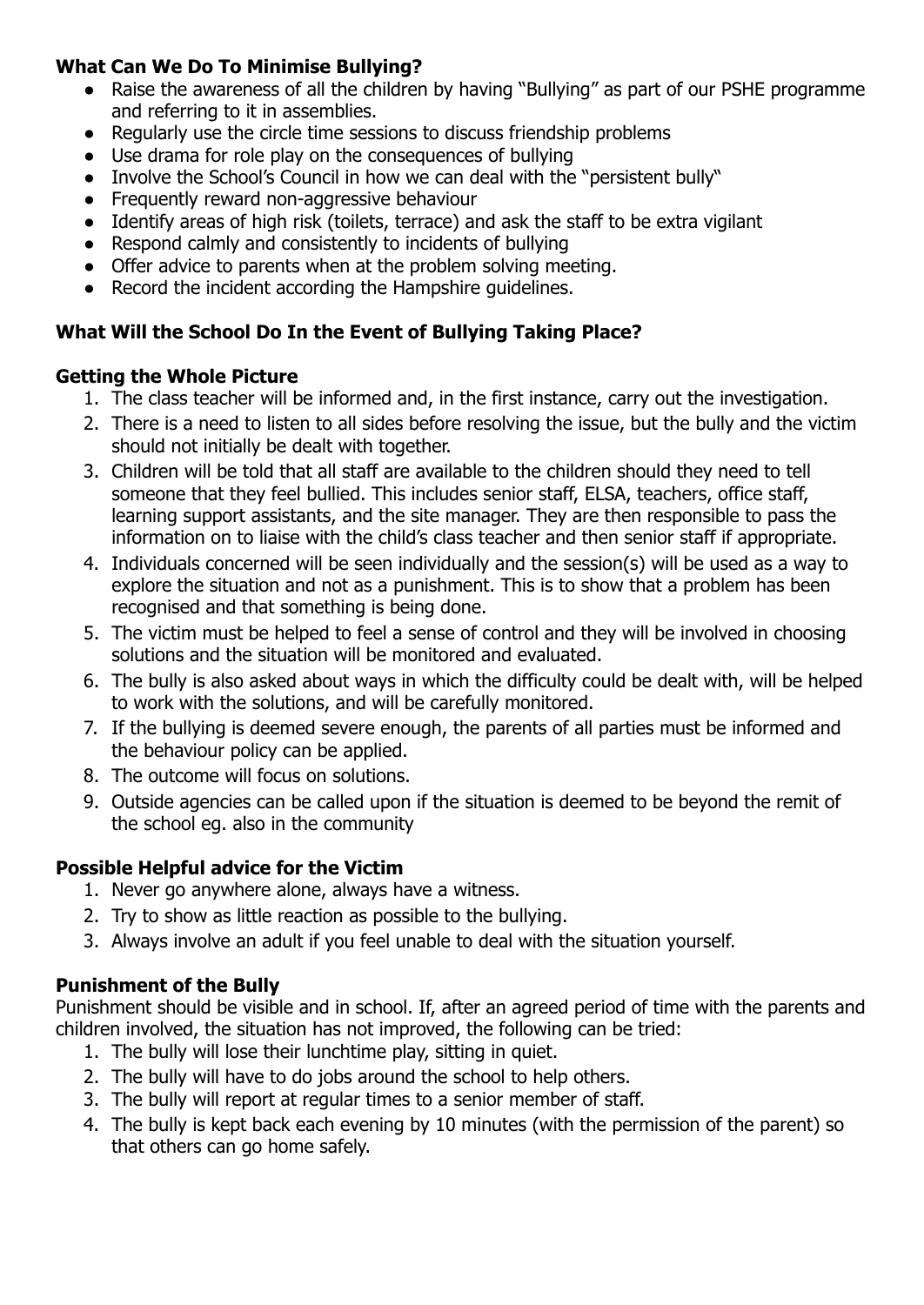#### **ADVICE FOR PARENTS**

Please inform the School as early as possible if you are the first to know. Do not tell your child to "fight back" or "deal with it". Do not try to deal with the child or parents directly, no matter how well you feel you know them.

To support parents, the following is taken directly from Anti-bullying guidelines for schools…

If you feel your child may be being bullied:

- *●* Encourage your child to talk about it, but be patient as he/she may be distressed
- *●* Understand that bullying is something that is persistent over a period of time and not a one off incident
- *●* Stay calm, but show you are supportive
- *●* Avoid dwelling on sensitive issues
- *●* Reassure your child that you are sympathetic and will do something about it
- *●* Explain that it happens to most people at some time or another
- *●* Try to help your child see the problem as a difficulty that can solved
- *●* Ask your child what ways they can see of changing things
- *●* Find out if your child is doing anything to upset or antagonise other children
- *●* Talk to staff at school about the bullying and WORK WITH THEM to improve the situation
- *●* Help him or her to develop coping strategies eg always have a friend with them wherever they go, stay close to an adult, don't be afraid to talk to an adult, stand up firmly to the bully – tell them to "Go Away" or "Stop!"
- *●* Help everyone to keep a sense of proportion on the situation.

#### **Hampshire County Council's guidance to parents in relation to exclusions is available here:**

<https://www.hants.gov.uk/educationandlearning/educationinclusionservice/exclusion>

The policy is to be monitored and evaluated by Senior Teachers/Deputy Head and PSHE Co-ordinator reporting to the Head Teacher.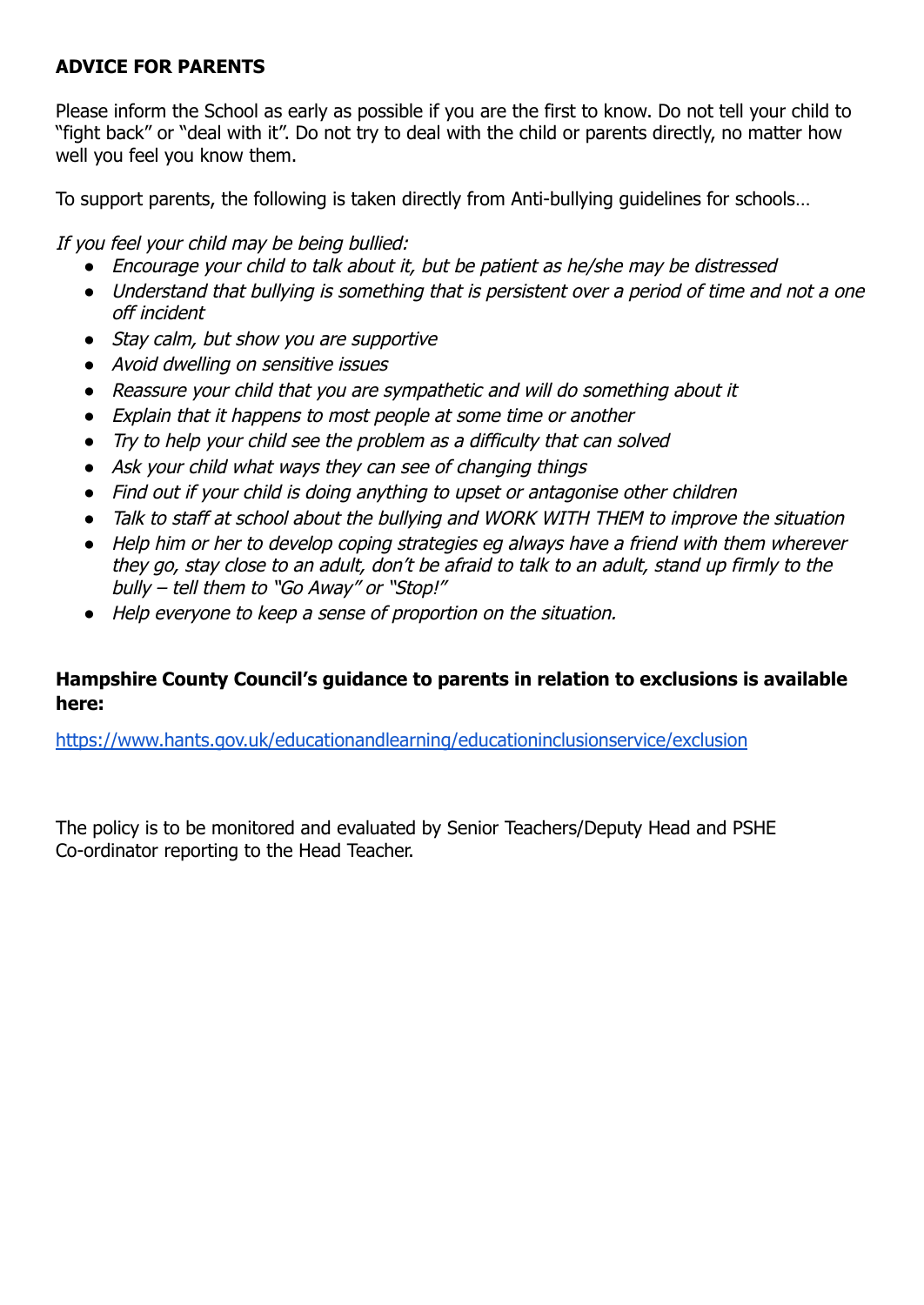**Appendix A – Orchard Junior School rules**

# We should listen to instructions

**Appendix A**

## We should be honest

We should work hard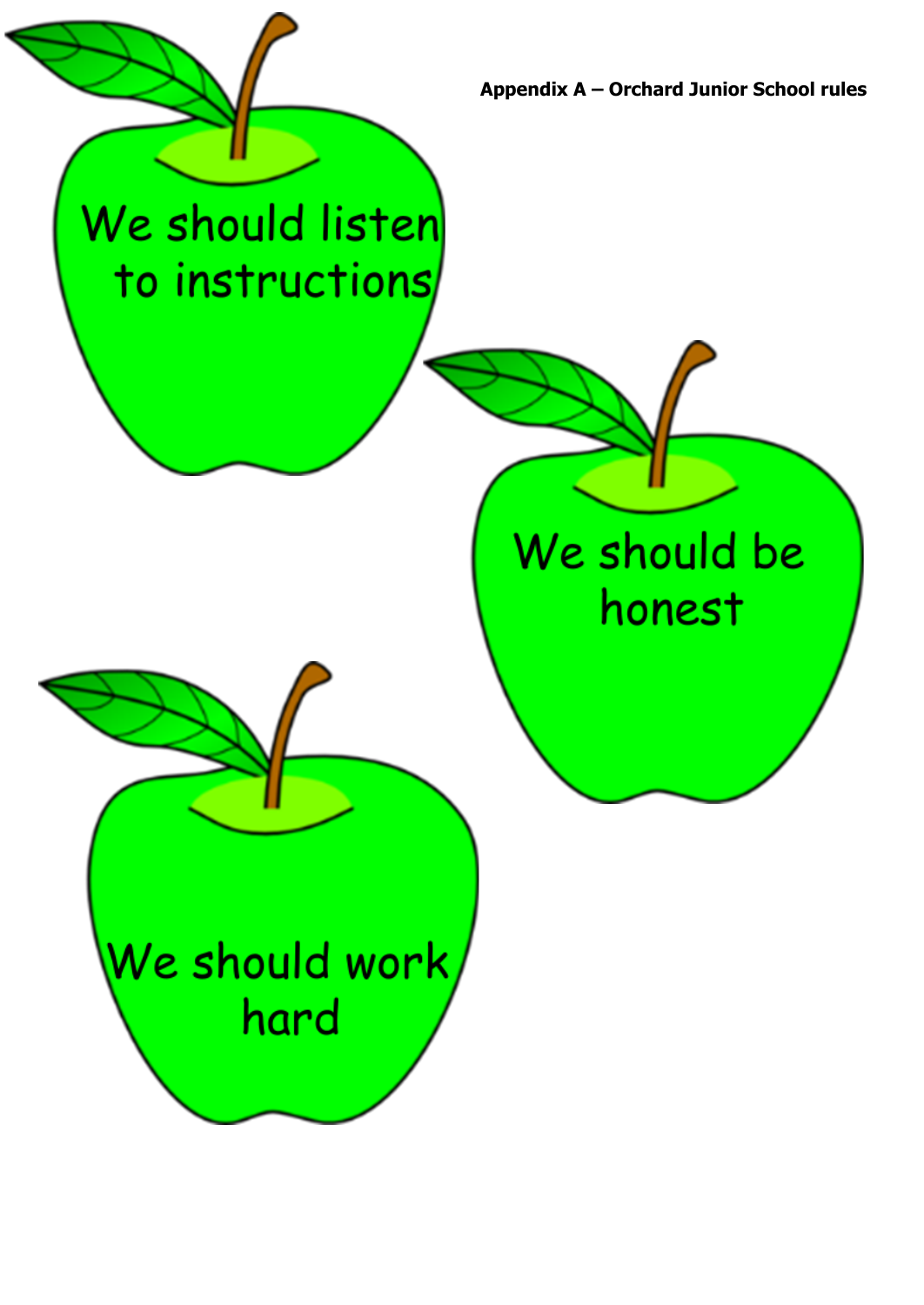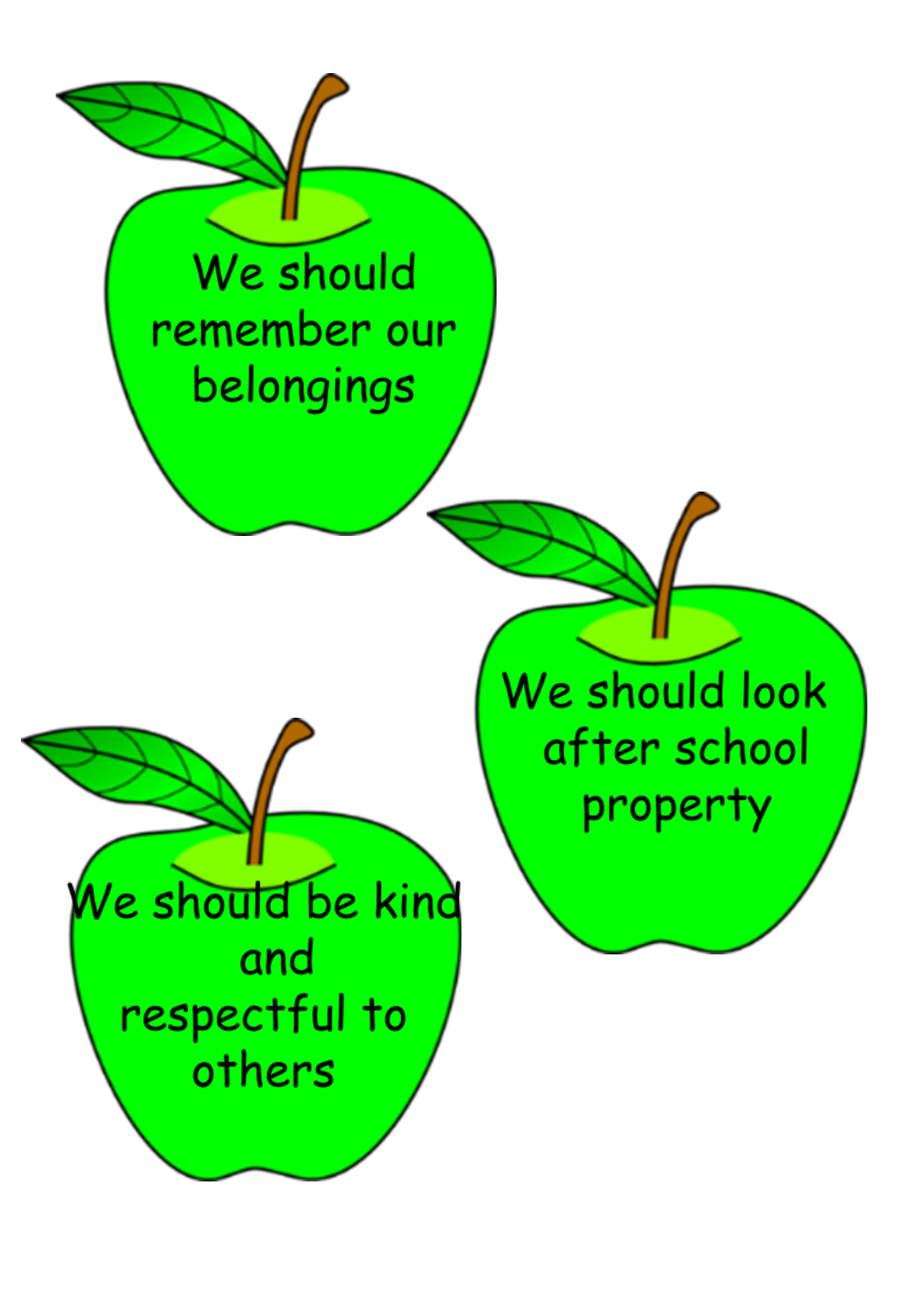#### **Appendix B**

#### **Governor written statement of behaviour principles**

Under the Education and Inspections Act 2006 governing bodies must ensure that policies designed to promote good behaviour and discipline on the part of its pupils are pursued at the school. In pursuance of this requirement the governing body is required to make and review a written statement of general principles to guide the Head teacher in determining measures to promote good behaviour and discipline amongst pupils. The purpose of this statement is to give clear advice and guidance to the Headteacher on which he/she can base the school behaviour policy. The statement also underpins the governing body's duties for safeguarding and promoting the welfare of children and the general duty to eliminate discrimination in accordance with the requirements of the Equality Act 2010.

#### **School aims**

We believe that parents, all school staff and governors should work in partnership and share responsibility for achieving our aims. Knowing each individual child is at the centre of our school aims.

#### **School commitment**

To prepare our children for the challenges they will face now and in the future by providing opportunities which promote the values of respect, confidence, resilience and independence.

#### **Statement of principles and ethos**

The governing body of Orchard Junior School believe that all pupils at our school should be able to take pride in their learning in order to achieve their full potential in an environment that is safe, orderly, happy and inspiring. When children leave our school at the end of Year 6 we want them to have achieved not only great academic success but be proud of their achievements and the person they have become. We believe that Orchard Junior School is a place where children are given the opportunity to become well rounded, thriving young people who will be confident, happy and safe as they move towards adulthood.

Our ethos for the school is one of mutual respect and courtesy, where all members of the school community relate well to and with each other, and where effective and successful learning can take place.

We have high expectations of everybody in our school community and there will be no differential application of the policy and procedures on any grounds, particularly ethnic or national origin, 6 culture, religion, gender, disability or sexuality. We seek to eliminate all forms of discrimination, harassment and bullying.

The policy will be applied with consistency and fairness; with due regard to each individual circumstance and will ensure that the concerns of pupils are listened to and appropriately addressed.

#### **There will be an emphasis on encouraging positive behaviour by:**

- Setting a clear code of conduct (the Orchard Apples) which is consistent and fair to all.
- Making sure pupils know and understand the school rules
- Ensuring that pupils accept responsibility for their own actions and understand the consequences for inappropriate behaviour.
- Setting high expectations in relation to behaviour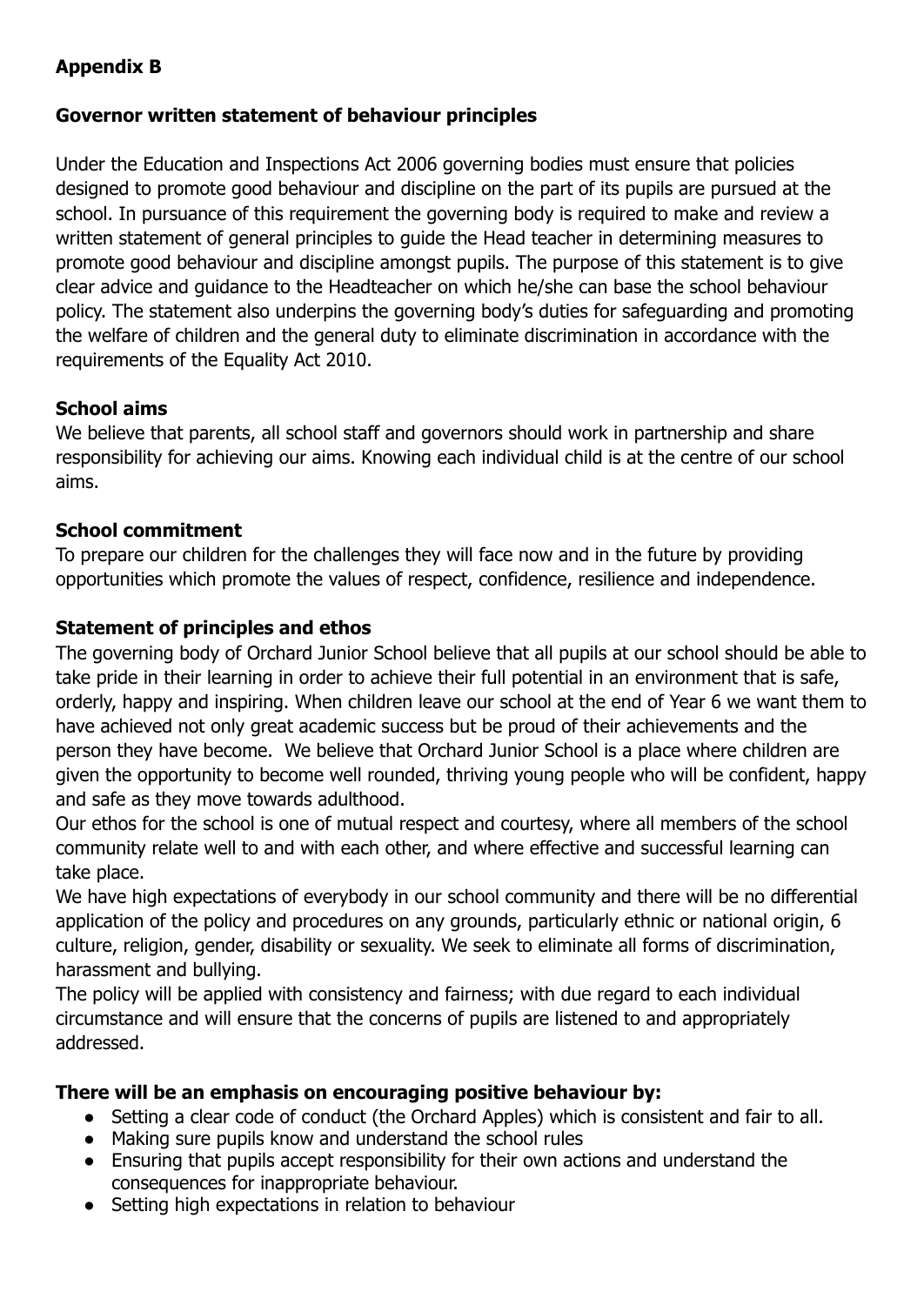- Creating an environment that is safe and enjoyable and encouraging pupils to report any undesirable behaviour
- Having reward systems that encourage and recognise positive attitude, achievement, responsibility and good behaviour
- Working in partnership with parents/carers to encourage their children to show respect and to support the school's policy on behaviour
- Ensuring all staff actively help children to improve their behaviour through discussion with pupils and actively modelling positive relationships and behaviour choices.
- Where persistent inappropriate behaviours are observed all staff actively consider if there are any other needs underlying these behaviours and ensure that any additional support or adjustment required to address this is in place. This might include discussion with other members of staff, for example, the SENDCO.

#### **Sanctions**

It is recognised that on occasions sanctions will be necessary to show that misbehaviour is not acceptable and to deter other pupils from similar unacceptable behaviour. The use of sanctions will be to give pupils the opportunity to reflect upon and learn from their behaviour and where possible to make reparation.

Sanctions will be proportionate and the policy will set out clearly how, when and what sanctions will be applied, giving examples of behaviour that will trigger sanctions.

Sanctions will generally be stepped in accordance with the level of misbehaviour – however safety of the school community and pupil body is paramount. The governing body therefore supports the right of the school to permanently exclude pupils for a single offence where it is considered that allowing a pupil to remain in school would seriously harm the education or welfare of the pupils or others in the school. (The school will follow government guidance on exclusions, unless there is good reason to depart from it.)

In all cases of serious misconduct, including those outside of the School, the Head Teacher will consider whether the police should be notified of the incident. The police and parents/carers will always be informed where the student's behaviour is criminal or is considered to pose a serious threat to any other person.

#### **Involving other agencies**

Some pupils, for example those with special educational needs, physical or mental health needs or looked after children can experience particular difficulties with behaviour and the school will seek to ensure that such pupils receive behavioural support according to those needs. If the behaviour is disruptive or puts other members of the school community at risk, then the school will consider involving other agencies for a multi agency assessment as appropriate.

#### **Use of reasonable force**

Any use of force by staff to keep individuals from harming, or further harming themselves or others will be reasonable, proportionate, lawful and in line with the school's Physical Intervention Policy.

#### **Searching pupils**

In the interests of pupil safety, the school may also utilise their powers to search pupils for items prohibited by the school provided that this is conducted in accordance with the law and current Department for Education guidance. The policy shall include guidance on what constitutes prohibited items.

#### **Scope of policy (power to discipline beyond the school gate)**